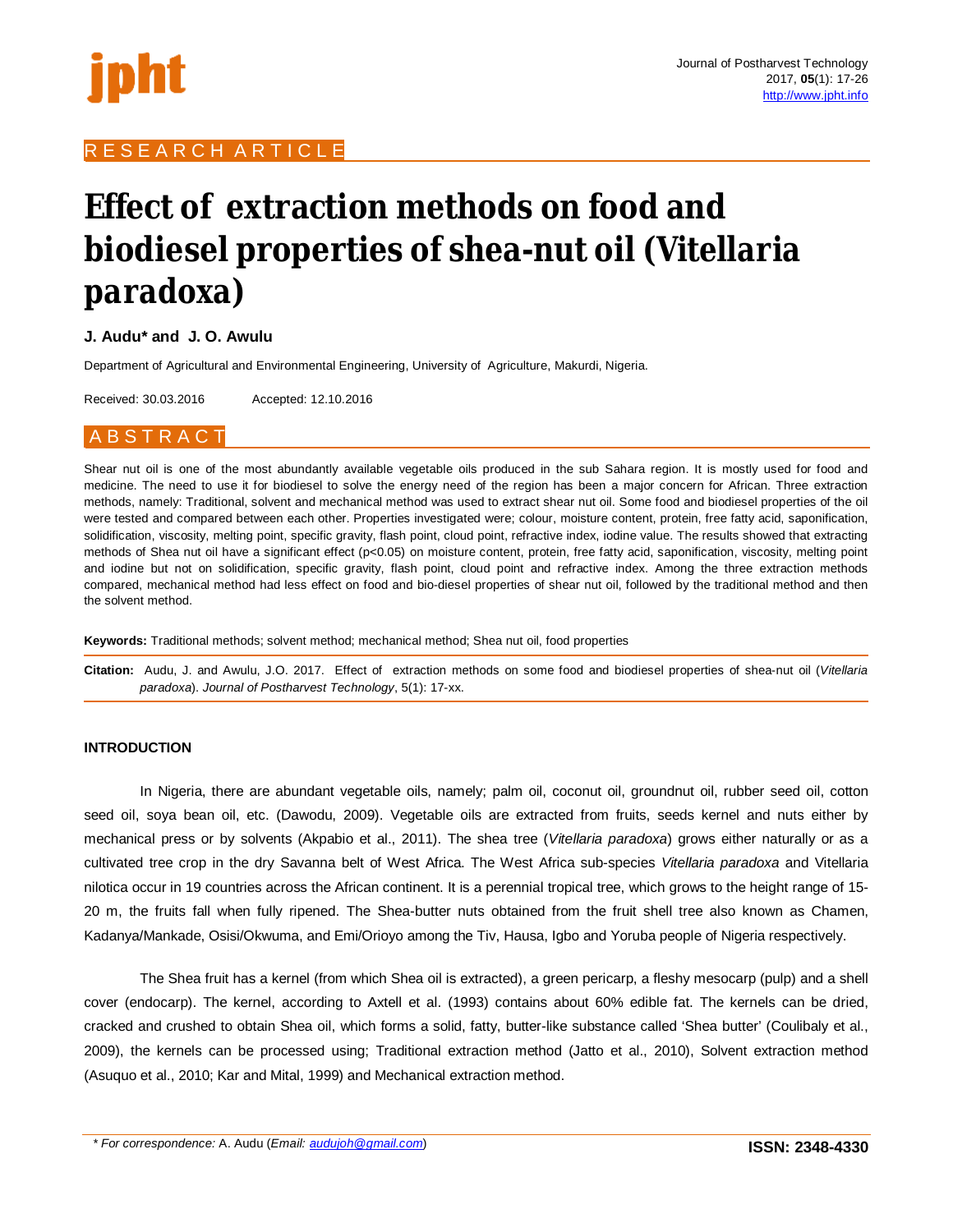Shea butter is a vegetable fat extracted from the kernel of the fruit of the Shea tree (*Vitellaria paradoxa*), a tree belonging to the family of sapotaceae. The tree is the main indigenous oil producing wild plant spontaneously growing in Africa (Honfo et al., 2012). Hee (2011) reported that the Shea tree begins to bear fruit of commercial quantities after approximately 20 to 50 years. In comparison to other trees grown as plantation crops, Shea tree takes longer time to reach maturity, which discouraged its commercial plantation. Alander (2004) reported that the trees do not reach maturity until 45 years and can continuously produce Shea nuts for up to 200 years in commercial quantities. The tree grows wild across a 500 km wide belt of savanna (Masters et al., 2004), including West African countries like Senegal, Mali, Code D'Ivoire, Burkina Faso, Togo, Ghana, Benin, Nigeria, Niger, Cameroon, and in East Africa such as Uganda, Sudan and Ethiopia (Hee, 2011). Four of these countries account for about 600,000 MT (approx. 80%) of world Shea nut production, which includes, Nigeria (370,000 MT), Mali (85,000 MT), Burkina Faso (70,000 MT) and Ghana (61,000 MT) (Karen, 2005). Among these countries, Ghana and Burkina Faso are the main Shea nut exporters (Hee, 2011). Nigeria produces about 50% of global Shea nut production, but tends to consume most of its Shea nuts locally (Karen, 2005).

In Nigeria, the Shea tree grows in Niger, Kwara, Kebbi, Kaduna and Oyo State. Shea-butter oil extracted from Shea nut is botanically called Butyrospermumparkii. It is a soft paste of melted fat with a milky color in solid form and brownish when melted with a characteristic odor (Eka, 1997). It is an ancient African commodity, which plays an important role in village life (Honfo et al., 2012). This native source of edible oil or fat is traditionally used for frying, adding to sauces, as a skin pomade, for medicinal applications, to make soap, oil for lanterns and for cultural purposes at ceremonies, such as births, weddings and funerals. It can also serve as a cocoa butter equivalent in the manufacture of chocolate as well as an ingredient in cosmetics (Alander, 2004).

This exceptionally rich vegetable extract contains fatty acids, phytosterol and unsaponifiable matter, which stimulate the skin's natural renewable process. Asuquo et al. (2010) reported that unrefined Shea butter oil is superior to refined Shes butter oil in that it retains all its natural vitamins, especially vitamins A and E. it also has natural anti-oxidant properties due to its tocopherol content. Shea nut contains 37-55% of fats;, it is composed mainly of two fatty acids, stearic and oleic, which together account for 85-90% of the fatty acids (Ferris et al., 2001). Maranz et al. (2004) reported that Shea butter oil contains 2-6% palmitic acid (C16), 15-25% linoleic acid. Asuquo et al. (2010) in their effort to fill the gab existing in literature on the Nigeria Shea butter reported the extraction of Shea butter from the Shea nut obtain from Kano, a satellite town in Abuja. The author reported that there are usually variation in the Physico-chemical composition of vegetable oils depending on environmental factors such as available rainfall, soil fertility, maturation period, agronomic practices and genetic substitution. Sonau et al. (2006) added that the composition of the Shea nut product depends on a number of criteria, particularly the geographical occurrence, its botanical origin, handling of the seeds and processing e.g. drying time and ripening.

Shea butter is mainly used in the cosmetics industry for skin- and hair-related products (lip gloss, skin moisturizer creams and emulsions, and hair conditioners for dry and brittle hair). It is also used by soap makers, typically in small amounts (5-7% of the oils in the recipe), because it has plenty of unsaponifiables. In some African countries such as Benin, Shea butter is used for cooking oil, as a waterproofing wax, for hairdressing, for candle-making, and as an ingredient in medicinal ointments. It is used by makers of traditional African percussion instruments to increase the durability of wood (such as carved djembe shells), dried calabash gourds, and leather tuning straps. Shea butter can be an ingredient of organic broth (National Research Council, 2006).

Enweremadu and Alamu (2010) studied Shea nut butter extraction from cold press method and investigated it as feedstock for the production of biodiesel. Biodiesel yield was used to verify the optimization, while density and viscosity were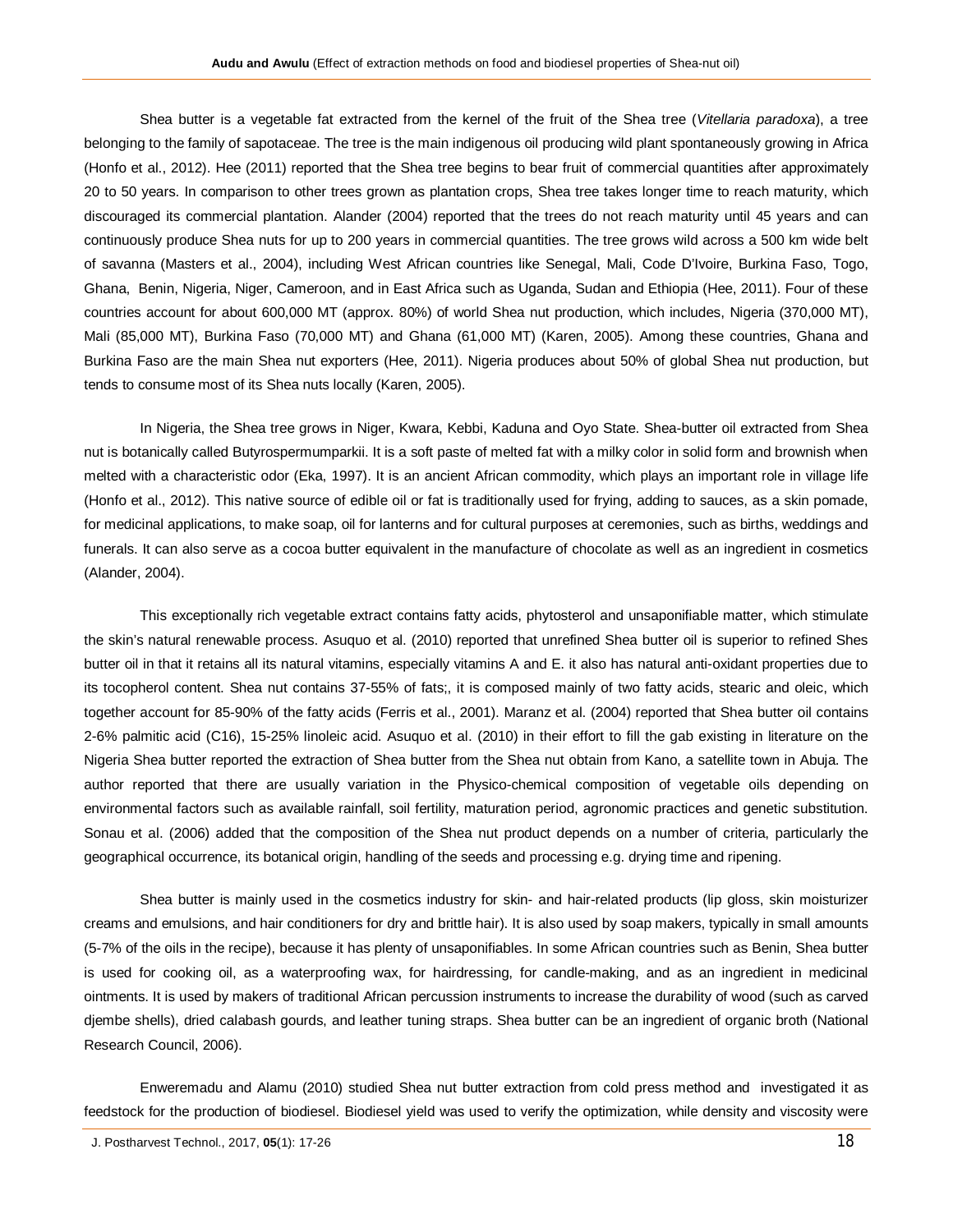chosen to serve as an indicator for the effectiveness and completeness of the ester conversion process. Based on the amount of Shea butter used, the final product yield obtained was 94.55% mass and the percentage conversion of FFA in Shea butter to biodiesel was 92.3% using a methanol/oil ratio of 6:1 and 1.0% mass KOH at 60 min and 55 °C, respectively. The important properties of the biodiesel (density, kinematic viscosity, cloud point, pour point, cetane number, neutralization number, iodine value, methyl ester content and higher heating value) were compared to those of ASTM and EN standards for biodiesel. The comparison shows that the shea butter methyl ester could be used as an alternative to diesel.

Eziekel (2008) reported the production of biodiesel from Shea butter oil using methanol as solvent. He concluded that the density was 0.876g/ml at 15 °C, specific gravity was 0.887, viscosity was 4.65cst, flash point was 94 °C, ash content was 0.007%, smoke point was 5.7cm and PH value was 2.15. Okafor et al. (2015) studied the effect of process variables on the production of biodiesel by the non-catalytic supercritical trans-esterification of Sheanut oil. Physico-chemical properties of Shea-nut oil extracted using mechanical and solvent methods were compared with that of Shea butter. It is relevant to advance the study of previous researchers to include all extraction methods and other properties of shea nut not mentioned in their works. The objective of this paper was to report food and bio-diesel properties of shea nut oil and discuss the effect of three extraction methods, namely traditional, mechanical, and solvent method on these properties.

#### **MATERIALS AND METHODS**

#### **Sample preparation**

Shea butter seed was bought from the Kasuwan Magani market in Kaduna, Nigeria. It was clean by winnowing using a sieve called (matankadi). After the cleaning, it was sorted to remove the bad and rotten ones. The seeds, were manually shelled, fried, pounded, and divided into three parts of 20kg in accordance to the extraction methods (traditional, solvent and mechanical methods of extractions). Two portions were grounded into pastes for the traditional and solvent extraction.

# **Traditional methods**

For the traditional methods, water was warmed up to 85 °C while the warming was going on, the paste was prepared and poured into a big clay pot, the warm water was added while stirring the paste, the surface of the paste turned oily and it was stirred harder. At a point in time, cold water was added to almost the brim of the clay pot and it was observed that oily substance mixed with fine grains of the past were suspended on the surface of the water. The oily substance was skimmed using a tablespoon and heated to evaporate the trapped molecules of water. On cooling, it was decanted into jars and at solidification; it turns a hard gray substance called shea butter oil.

#### **Solvent methods**

The process for the solvent extraction has many things in common with the traditional method, from cleaning to stirring, except for the fact that a known volume of n-hexane was introduced. In this case, 20 cl of the substance was added while stirring was going on. Warm water was added while stirring. When the paste turned oily, cold water was filled to the brim of the clay pot. The oil was skimmed, mixed with fine grains of ground materials and water as in the traditional method it was heated to evaporate water molecules and decantation was done with jars. On cooling a gray hard substance called shea butter oil was formed.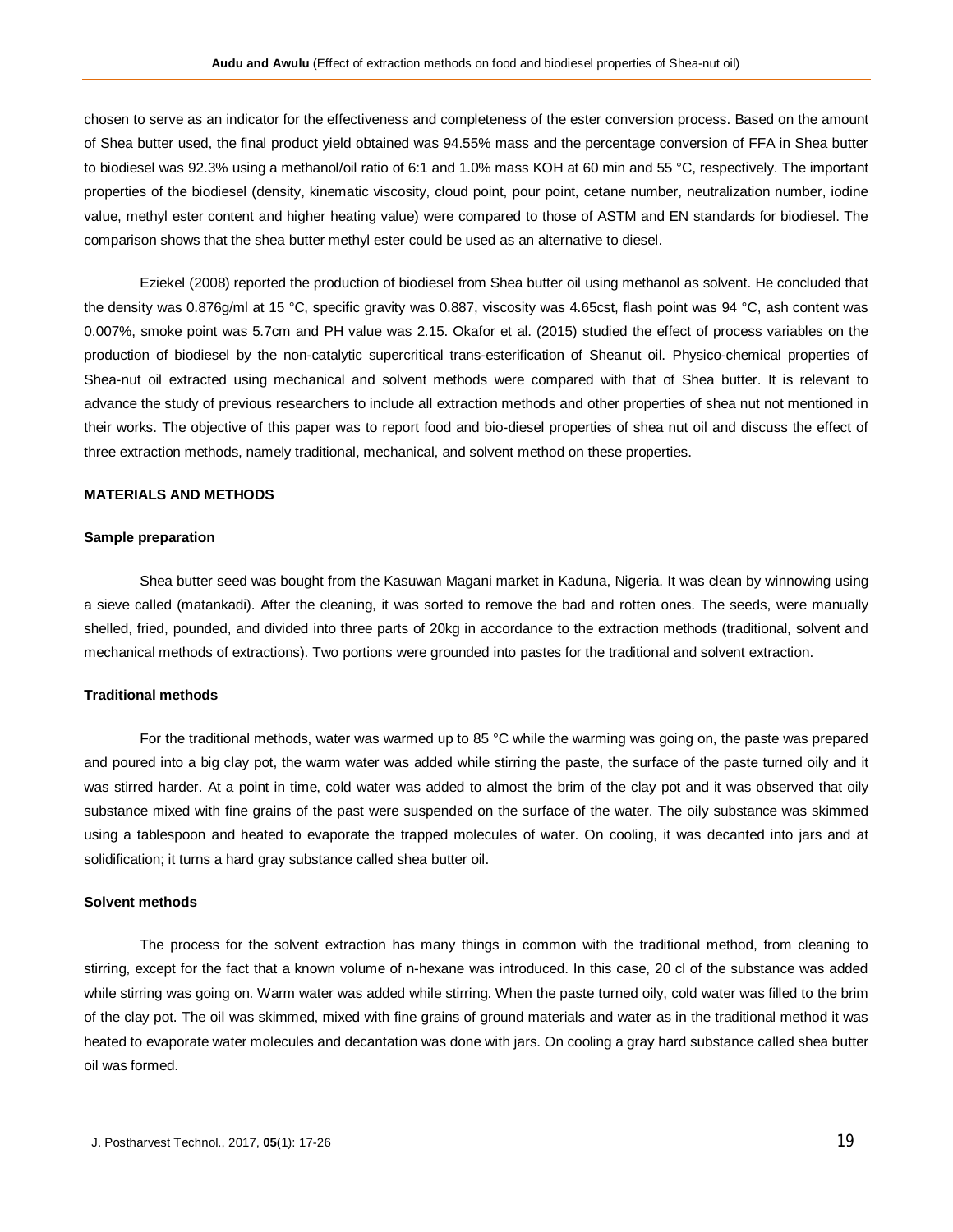# **Mechanical press method**

The pounded sample was put in a funnel-like container, which has a rod that has round blades that is connected to the shaft. The blades as they turn press the sample down to the turning shaft, which presses the sample there by pressing out the oil and the press is powered by electricity. The machine has pulleys that turn the shaft. As the pressing continues, water is added from time to time, possibly to moisten it for easier flow. The machine presses out the oil into a collecting tray that has a sieve underneath sieving the oil from the dregs. The oil is collected into 1/3 drum while cake is collected on the other side of the machine in a basin. The collected sieved oil was heated to remove water molecules trapped in it. It was allowed to stand for some time, it was decanted into a jar on cooling and a hard gray substance called shea-butter oil.

# **Determination of moisture content, protein, colour**

The moisture content was determined using the ASTM D1744 standard. Protein content was determined using IS: 7219 – 1973 standard. Colour was determined using ASTM D1981-11 (2015) standard.

#### **Determination of specific gravity**

The prepared sample placed in a dry pycnometer to prevent the entrapment of bubbles after removing the cap of the side arm. The pycnometer immersed in a water bath of 30 °C and held for 30 minutes. The oil coming out of the capillary opening was wiped off. The bottle removed from both cleaned and dried thoroughly. The cap of side arm removed and weighed to ensure that the temperature did not fall below 30 °C. From the relation, specific gravity at 30 °C =  $(A - B) / (C - B)$ . Where: A, B and C, represent weight in gm of specific gravity of bottle with oil, bottle and bottle with water all at 30 °C.

# **Determination of melting point**

Dry sample melted and filtered using a filter paper in order to remove any impurities and last traces of moisture, the sample then mixed thoroughly. A capillary tube introduced into the molten sample so that a column of the sample of about 10mm long soaked into the tube. The tube containing the sample immediately chilled by touching the tube against a piece of ice until the fat solidified. The tube placed in a small beaker and held for 1 hr in water at a temperature of 10 °C. The tube removed and attached with a rubber band to the thermometer at the same level. The thermometer with the capillary tube containing the sample of oil immersed in water at 10 °C in the "Thiele" tube. The temperature gradually increased by heating the side tube of the thiele at the rate of 2 °C per minute until the temperature reaches 25 °C then reduced thereafter at the rate of 0.5 °C per minutes. The temperature of the water was noted when the sample column began to rise in the capillary tube. The average of the two separate determinations reported as the melting point if the reading did not differ by more than 0.5 °C.

#### **Determination of saponification**

The dry sample melted and filtered using a filter paper to remove impurities and last traces of moistures. The dry sample mixed thoroughly and weighted at 1.5g into a 25ml Erlenmeyer flask. 25ml pipette of alcoholic potassium hydroxide solution introduced into the flask. A blank determination was conducted along with the sample. The sample flask and blank flask with air condensers were connected and kept in the water bath, it boiled gently and steadily until saponification completed as indicated by the absence of any oily matter and appearance of clear solution. Clarity achieved within 1hr of boiling. After the flask and condenser had cooled, the inside of the condenser washed with 10ml of hot ethyl alcohol. Titrate the excess potassium hydroxide with 0.5N hydrochloric acid, using 1.0ml phenolphthalein indicator.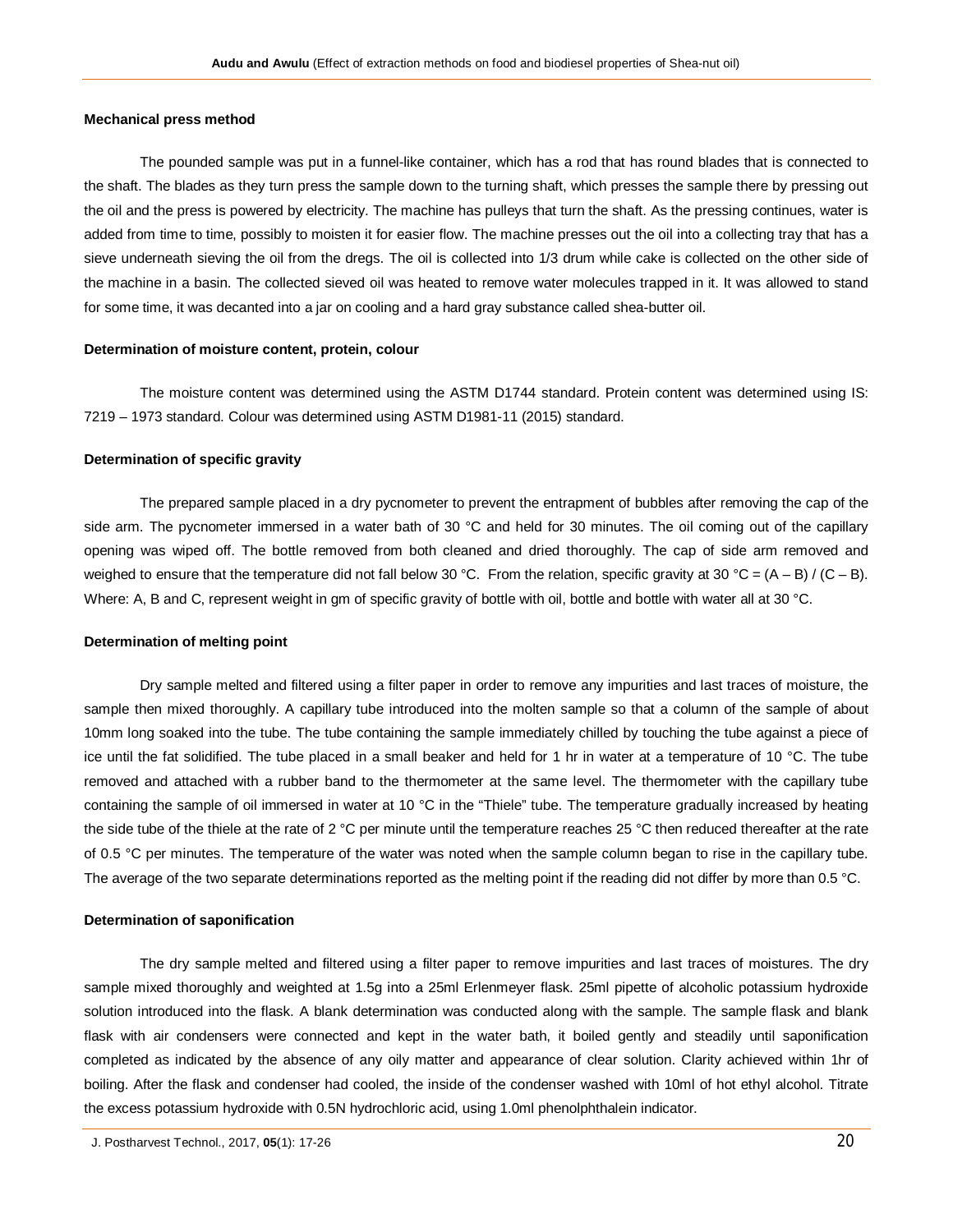Mathematically, saponification Value=56.1 (B-S) N/W

where B and S represents; volume in ml of standard hydrochloric acid required for blank and sample while N and W is for normality of standard hydrochloric acid and weight in gm of the oil taken for the test.

#### **Determination of solidification**

Solidification was determined using ASTM D5565-95 (2011) standard.

# **Determination of iodine value**

An appropriate quantity of dry oil was accurately weighed into a 500 ml conical flask with a glass stopper to which 25 ml of carbon tetrachloride was added. The contents were properly mixed. The weight of the sample was such that there was an excess of 50% of Wij's solution. Pipette 25 ml of Wij's solution and replace, the glass stopper after wetting with the potassium iodine solution. Mixed properly, the flask was kept in the dark for an hour for drying oils. A blank was simultaneous, 15 ml was added after standing, 15 ml of potassium iodine solution added, followed by 100 ml that was recently boiled and cooled in water, the stopper was also rinsed. Titrated liberated iodine with a standardized sodium phosphate solution, a starch indicator was used at the end until the blue colour formed disappeared after a thorough shaking with the stopper on. Blank determinations were conducted in the same manner as test sample, but without the oil. Slight variations in temperature appreciably affected titer of iodine solution as chloroform had a high coefficient of expansion. Thus, it was necessary that blanks and determination were made at the same time.

Mathematically: iodine value = 12.69 (B-S) N/W

where B=volume in ml of standard sodium thiosulphate solution required for the blank. S=volume in ml of standard sodium thiosulphate solution required for sample. N=normality of the standard sodium thiosulphate solution. W=weight in g of the sample.

# **Determination of flash point procedure**

The sample was heated in a test cup at a slow and constant rate and stirred continuously. A small test flame was directed into the cup at regular intervals with simultaneous interrupted stirring. The flask point was taken at the lowest temperature at which the application of the test flame caused the vapor above the sample to ignite momentarily.

# **Determination of free fatty acid**

10 ml of oil sample was weighed into a conical flask. Three drops of phenol phhalin indicator and titrated against 0.1N sodium hydroxide solution to a pink end point. Mathematically; % FFA= (Titra value) /(samplex5. 61)

# **Determination of cloud point**

10 ml of oil sample was placed into a 15 ml conical flask and transferred into a refrigerator at 10 °C and observed every 30 minutes until a cloud was observed in the temperature at which the cloud was observed was taken as the cloud point.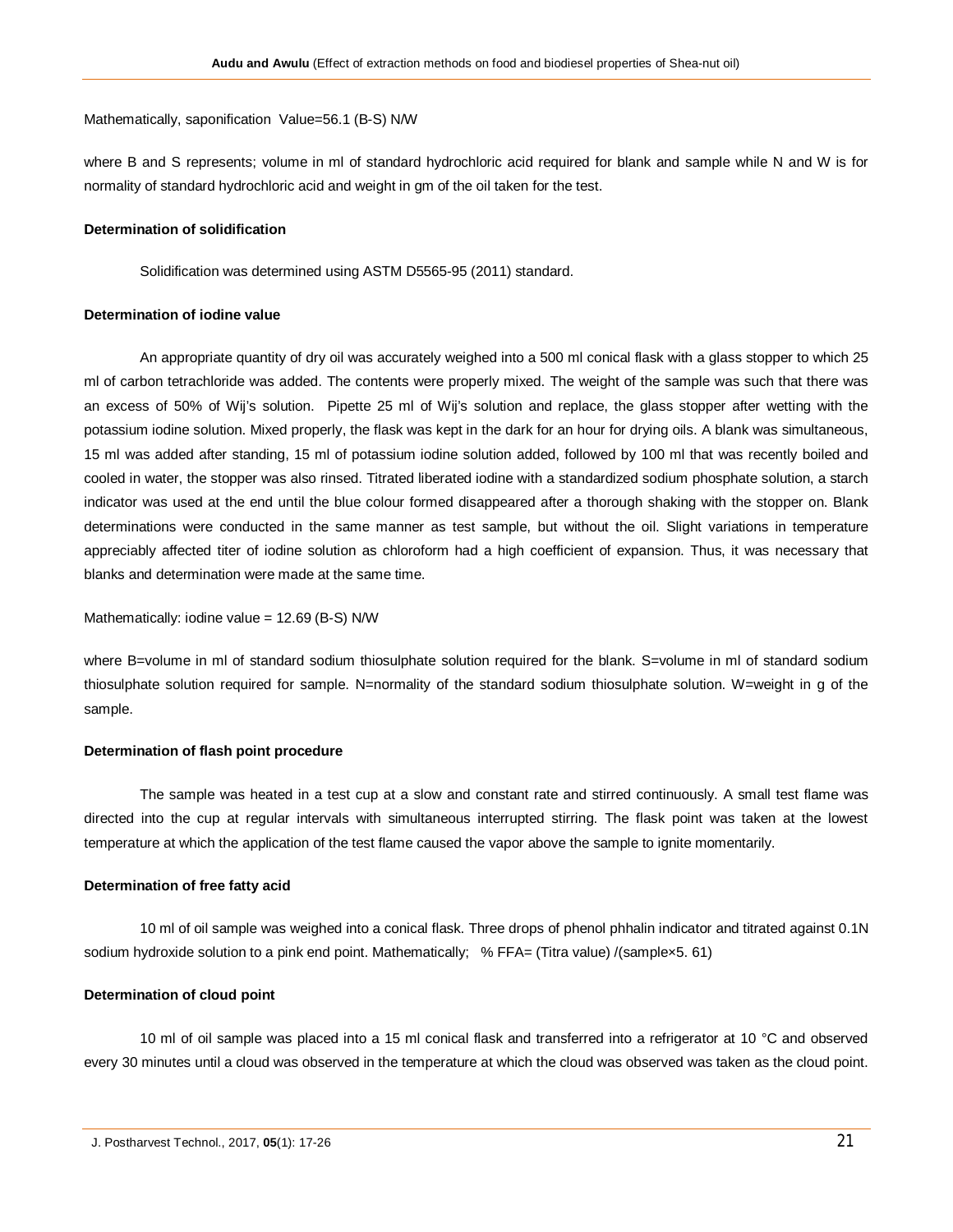#### **Determination of viscosity**

259 ml of the oil sample was weighed into 250 ml conical flask. The sample was transferred to the viscometer at a speed of 60 rpm and spindle number for the readings obtained was recorded and the viscosity (cp) was calculated.

#### **Determination of refractive index**

Refractive index was determined using ASTM D1747-09 (2014) standard.

#### **Statistical analysis**

The statistical analysis was done using a software program called SPSS. The mean separation was done using Duncan Multiple Range Test at 95% confidence level (P <0.05).

# **RESULTS AND DISCUSSION**

Table 1 shows the effect of processing methods on some food and biodiesel properties of shea nut oil while table 2 is the ANOVA result on effect of processing methods on properties of Shea nut oil.

#### **Color**

Table 1 shows that the colors of the shea nut oil obtained for the different processing methods were different from each other. The colour obtained from the traditional methods was brown. This could be due to the fact that the oil produced reacts with clay properties of the pot it was produced in. The colour for the mechanical method was cream yellow which could also be because the cake particles and the oil were completely separated. Result of solvent method was black, this could be because the oil extracted reacted with the chemical used to extract it.

#### **Moisture content**

Table 2 shows that processing methods had a significant effect (p<0.05) on moisture content of shea nut oil when extracted. The moisture content was found to be in the range of 0.05% to 0.086% for traditional method to solvent method. Mean separation shows that moisture found in the extracted oil differed significantly from each extraction method. Similar results were obtained by Okafor et al. (2014).

#### **Protein**

Methods of shea nut extraction had a significant effect (p<0.05) on the protein content of the oil. It ranged from 3.763 mg/ml in solvent extraction to 4.776 mg/ml in traditional. Mean separation shows that protein content for a traditional and mechanical method had no significant difference, but were significantly different from solvent method. This difference could be because some of the chemicals used in the solvent process react with the protein content to form different compounds. In the food and pharmaceutical industry protein contain is very important and it is best to use traditional or mechanical methods.

# **Free fatty acid**

ANOVA (table 2) shows that extraction methods had a significant effect at 95% confidence level on free fatty acid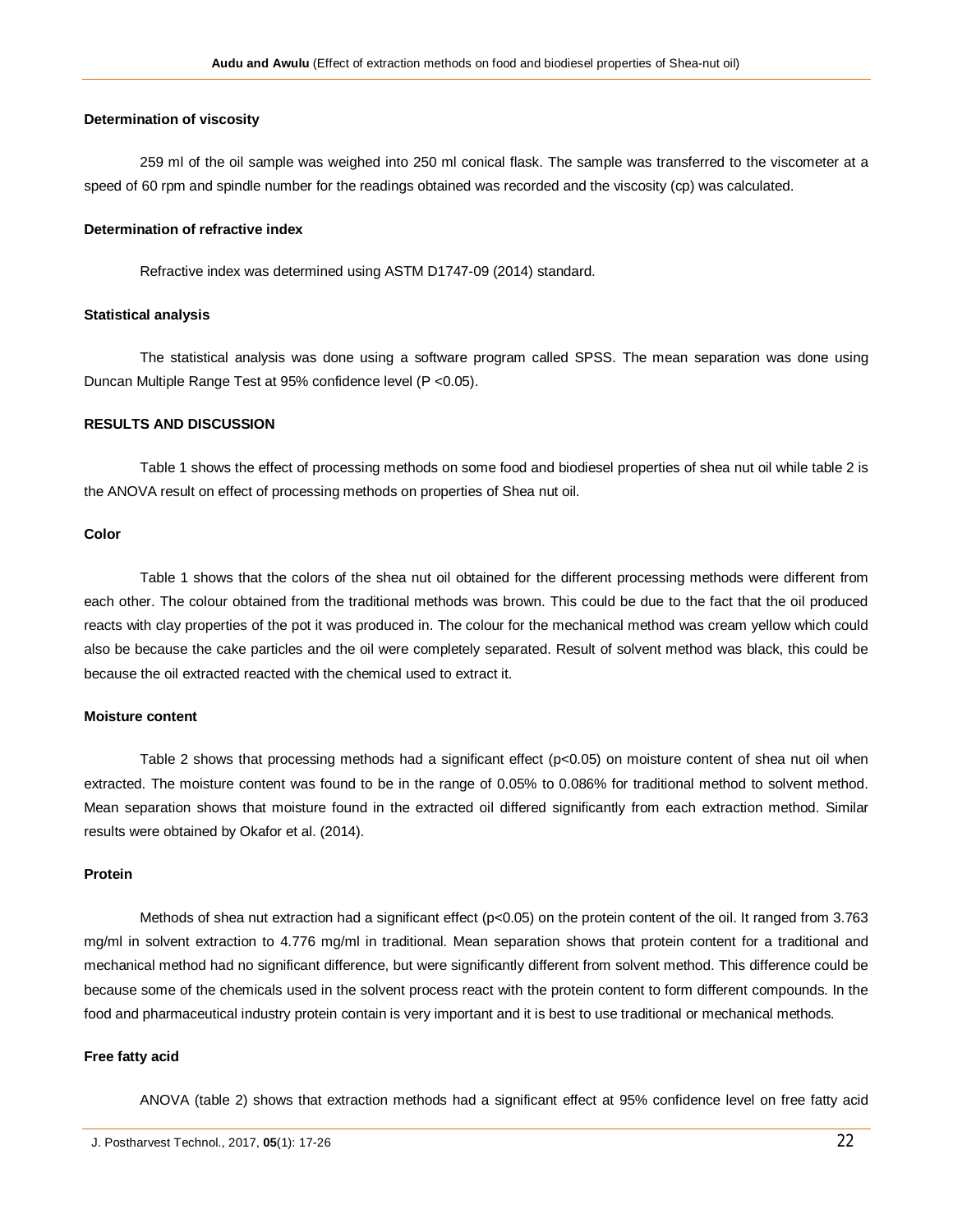content of shea nut oil. The values ranged from 10.783 in the mechanical method to 13.940 in the solvent method. The mean separation shows that the values obtained from traditional and mechanical methods were statistically the same, but were statistically different from the solvent method. The increase in free fatty acid could be due to the chemical used in the solvent method. Julius et al. (2013) obtained similar results.

| <b>Method</b> | Colour          | <b>Moisture</b><br>$(\%)$        | Protein<br>(mg/ml)              | <b>FFA</b>                  | <b>Saponification</b><br>(mg/g) | <b>Solidification</b>   | <b>Viscosity</b><br>$(mm^2/s)$ | <b>Melting</b><br>Point.<br>$(^{\circ}C)$ | <b>Specific</b><br>Gravity<br>(g/cm <sup>3</sup> ) | Flash<br>Point<br>(°C)            | Cloud<br>Point<br>(°C)  | <b>Reflective</b><br>Index | lodine<br>(mg/g)            |
|---------------|-----------------|----------------------------------|---------------------------------|-----------------------------|---------------------------------|-------------------------|--------------------------------|-------------------------------------------|----------------------------------------------------|-----------------------------------|-------------------------|----------------------------|-----------------------------|
| Traditional   | <b>Brown</b>    | $0.0533^{a}$<br>(0.006)          | 4.7767 <sup>a</sup><br>(0.375)  | $10.953^{\circ}$<br>(0.666) | 174.950 <sup>a</sup><br>(0.624) | $10.334^{a}$<br>(0.577) | $2.743^a$<br>(0.136)           | 60.667 <sup>a</sup><br>(1.155)            | $0.907$ <sup>a</sup><br>(0.012)                    | 155.000 <sup>a</sup><br>(32.924)  | $19.000^a$<br>(0.000)   | $1.471^a$<br>(0.012)       | $15.210^{a}$<br>(0.017)     |
| Mechanical    | Cream<br>yellow | $0.733^{b}$<br>(0.006)           | $4.387$ <sup>a</sup><br>(0.258) | $10.783^{a}$<br>(0.252)     | $175.433^a$<br>(0.465)          | $10.667^a$<br>(0.577)   | $2.850^{a}$<br>(0.139)         | 62.667 <sup>b</sup><br>(0.577)            | $0.913^{a}$<br>(0.006)                             | 746.333 <sup>a</sup><br>(980.918) | $18.667^a$<br>(0.577)   | $1.468^{\rm a}$<br>(0.025) | $15.420^{b}$<br>(0.026)     |
| Solvent       | <b>Black</b>    | $0.0867$ <sup>c</sup><br>(0.006) | $3.763^{\circ}$<br>(0.235)      | $13.940^{b}$<br>(0.164)     | 143.033 <sup>a</sup><br>(1.903) | $11.000^a$<br>(1.000)   | $3.450^{b}$<br>(0.500)         | 62.667 <sup>°</sup><br>(0.577)            | $0.927$ <sup>a</sup><br>(0.006)                    | 180.667 <sup>a</sup><br>(1.155)   | $17.333^{a}$<br>(0.577) | $1.469^{a}$<br>(0.012)     | $16.113^{\circ}$<br>(0.058) |

#### **Table 1: Effect of processing methods on some fuel properties of Shea butter oil**

Different letters along the column shows different means according to Duncan new multiple range test (p<0.05) and numbers in parentheses are standard deviation

| Source of Variance | Sum of Square | df             | Mean Square | F        | Significant           |
|--------------------|---------------|----------------|-------------|----------|-----------------------|
| Moisture content   | 0.002         | $\overline{2}$ | 0.001       | 25.333   | $0.001*$              |
| Protein            | 1.567         | $\overline{2}$ | 0.784       | 8.947    | $0.016*$              |
| Free fatty acid    | 18.914        | 2              | 9.457       | 890.286  | $0.000*$              |
| Saponification     | 2068.667      | 2              | 1034.334    | 733.784  | $0.000*$              |
| Solidification     | 0.667         | 2              | 0.333       | 0.600    | 0.579 N.S             |
| Viscosity          | 0.871         | 2              | 0.435       | 32.464   | $0.001*$              |
| Melting point      | 6.889         | 2              | 3.444       | 5.167    | $0.050*$              |
| Specific gravity   | 0.001         | 2              | 0.000       | 4.667    | $0.060^{N.S}$         |
| Flash point        | 670312.667    | 2              | 335156.333  | 1.044    | $0.408^{N.S}$         |
| Cloud point        | 4.667         | $\overline{2}$ | 2.333       | 10.500   | $0.11^{ N.S}$         |
| Iodine             | 1.341         | 2              | 0.670       | 1946.355 | $0.000*$              |
| Refractive index   | 0.000         | 2              | 0.000       | 2.593    | $0.94$ <sup>N.S</sup> |

#### **Table 2: ANOVA on effect of processing methods on some fuel properties of Shea butter oil**

 $N.S = Non significant (p > 0.05)$  and  $* = significant (p < 0.05)$ 

# **Saponification**

Values for saponification ranged from 143.033mg/g in the solvent method to 175.433mg/g in the mechanical method. ANOVA shows that extraction method had a significant effect ( $p<0.05$ ) on saponification content of the oil. The mean separation showed that the values obtained for traditional and mechanical methods were statistically same, but were statistically different from the solvent method. The low saponification value found in the solvent method was due to the high fat content of the oil. Oil that is used for fuel are recommended to be extracted using either the traditional method or the mechanical method. Similar range was obtained by Okafor et al. (2014).

#### **Solidification**

Solidification values ranged from 10.334 for traditional method to 11.0 for solvent method. But statistical analysis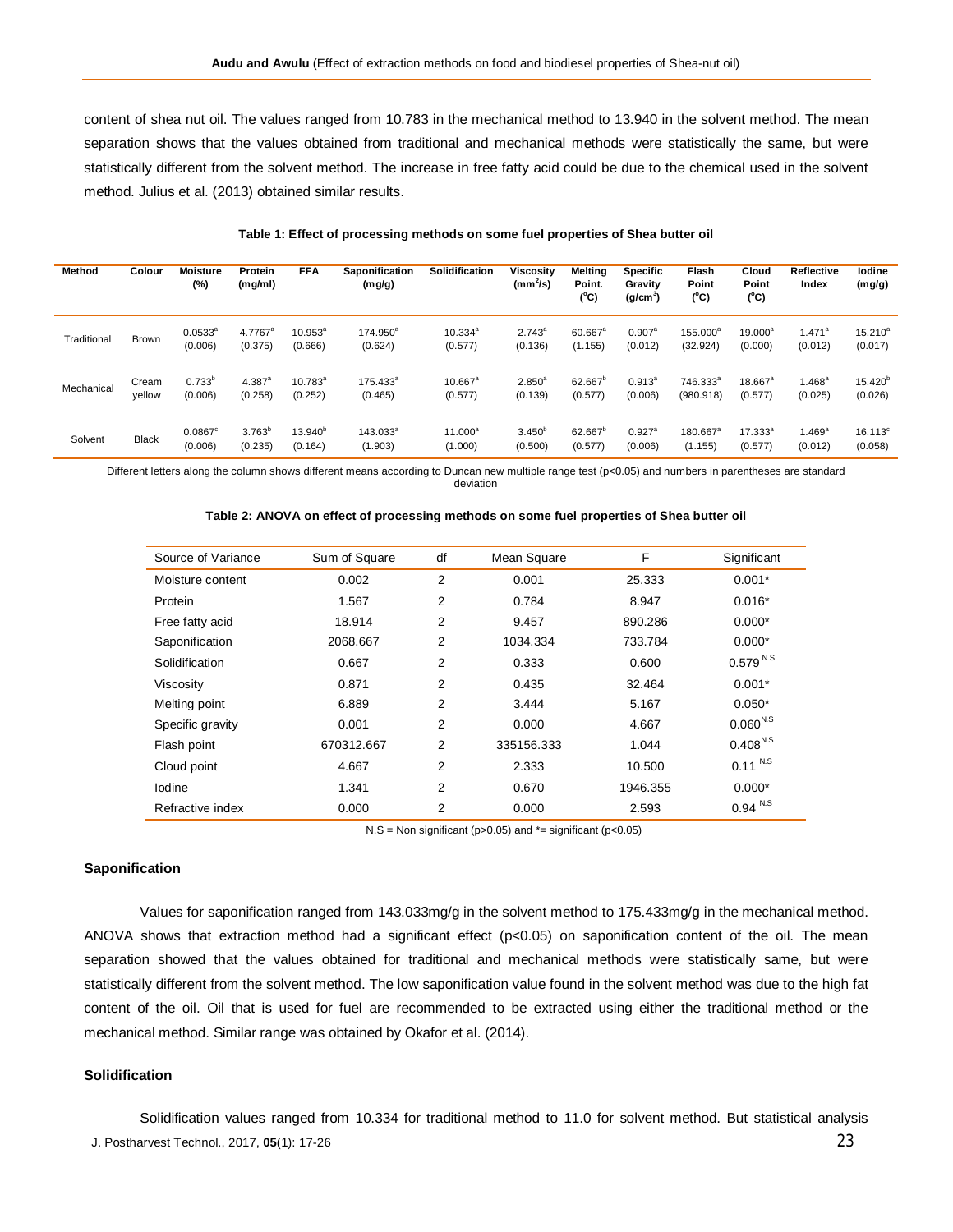showed no significant difference (p<0.05) for the values of solidification for different extraction method. Julius et al. (2013) obtained the similar result.

# **Viscosity**

Value of viscosity was found to range from 2.74 for traditional method to 3.450 mm<sup>2</sup> /s for solvent method. ANOVA shows that extraction methods had a significant effect (p<0.05) on the viscosity of the oil. Mean separation showed no statistical difference between the traditional and the mechanical method, but different with the solvent method. This could be due to the presence of the chemical used in the solvent methods. Similar results were obtained by Enweremadu and Alamu (2010) and Eziekel (2008)

# **Melting point**

Extraction methods had a significant effect on the melting point of shea nut oil at 95% confidence level. Values obtained in the research ranged from 60.667 for traditional to 62.667 °C for both mechanical and solvent methods. Mean separation showed that melting point of mechanical and solvent method were the same, but differed from that of traditional methods. Julius et al. (2013) obtained similar results

#### **Specific Gravity**

ANOVA shows that extraction methods had no significant effect at 95% confidence level on specific gravity of Shea nut oil. The result obtained was found to range from 0.907 in the traditional method to 0.927g/cm<sup>3</sup> in the solvent method. Julius et al. (2013), Enweremadu and Alamu (2010) and Eziekel (2008) also obtained similar results

#### **Flash point**

Values for flash point ranged from 155.0 in the traditional method to 180.667oC in the solvent method. ANOVA shows that extraction method had no significant effect (p<0.05) on the flash point value of the oil.

#### **Cloud point**

Values for cloud point ranged from 17.333 in the solvent method to 19.0 °C in the traditional method. ANOVA shows that extraction method had no significant effect (p<0.05) on the cloud point value of the oil. Enweremadu and Alamu (2010) and Okafor et al. (2014) also obtained similar results

# **Refractive index**

Values of refractive index ranged from 1.471 in the traditional method to 1.469 in the solvent method. ANOVA shows that extraction method had no significant effect (p<0.05) on the refractive index value of the oil. This is also in agreement with results obtained by Julius et al. (2013) and Okafor et al. (2014).

#### **Iodine**

Methods of shea nut extraction had a significant effect (p<0.05) on the iodine content of the oil. Its value ranged from 15.210 in traditional extraction to 16.113 mg/g in solvent method. Mean separation showed that the iodine content for a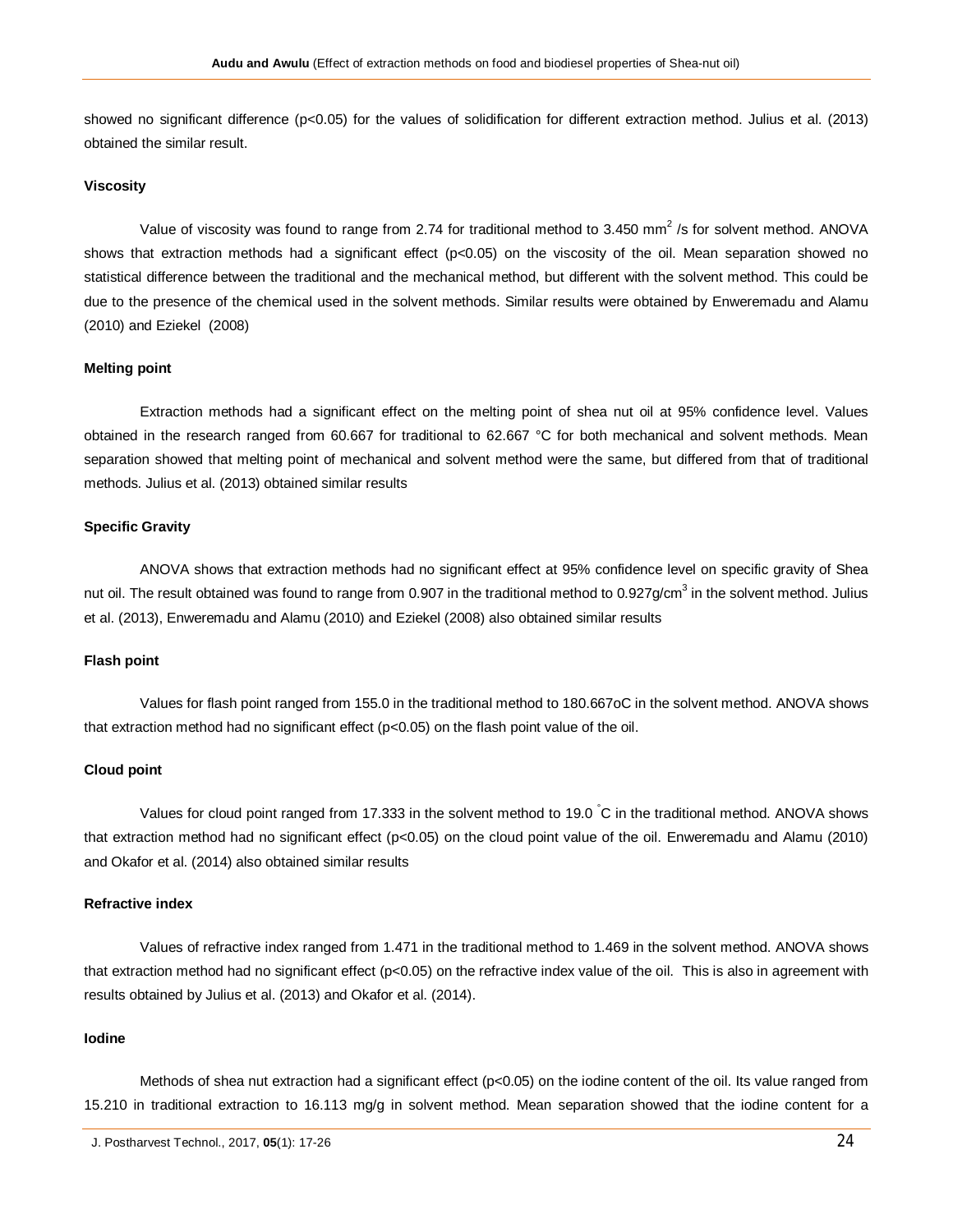traditional, mechanical and solvent method were significantly different from each other. Julius et al. (2013) and Enweremadu and Alamu (2010) also obtained similar results

#### **CONCLUSION**

The values of moisture content, protein, free fatty acid, saponification, solidification, viscosity, melting point, specific gravity, flash point, cloud point, refractive index and iodine found to vary from 0.05- 0.086% , 3.763-4.776 mg/ml, 10.783- 13.940 , 143.033-175.433 mg/g , 10.334-11.0, 2.74-3.450 mm2/s, 60.667-62.667oC, 0.907-0.927 g/cm3 , 155.0-180.667°C , 17.333-19.0 °C , 1.471-1.469, 15.210 and 16.113 mg/g, respectively. Colour of oil obtained was brown, cream yellow and black for traditional, mechanical and solvent methods, respectively.

Extraction method of shea nut oil was found to have a significant effect (p<0.05) on moisture content, protein, free fatty acid, saponification, viscosity, melting point and iodine, but not on solidification, specific gravity, flash point, cloud point\ and refractive index. Among the three extraction methods, mechanical method had less effect on food and bio-diesel properties of shea nut oil, followed by the traditional method and then the solvent method.

#### **REFERENCES**

- Akpabio, U.D., Akpakpan, A.E., Matthew, I.E. and Akpan, A.U. 2011. Extraction and characterization of oil from Avocado pear (Persea americana) and native pear (*Dacryodes edulis*) fruits. World Journal of Applied Science and Technology, 3(2): 27-34.
- Alander, J. 2004. "Shea butter a multifunctional ingredient for food and cosmetics." Lipid Technology,16(9): 202–205.
- ASTM D1744-13. 2013. Standard Test Method for Determination of Water in Liquid Petroleum Products by Karl Fischer Reagent, ASTM International, West Conshohocken, PA, www.astm.org
- ASTM D1981-11. 2015. Standard Test Method for Measuring Color After Heating of Tall Oil Fatty Acids, ASTM International, West Conshohocken, PA, 2015, www.astm.org
- ASTM D5565-95. 2011. Standard Test Method for Determination of the Solidification Point of Fatty Acids Contained in Animal, Marine, and Vegetable Fats and Oils, ASTM International, West Conshohocken, PA, 2011, www.astm.org
- ASTM D1747-09. 2014. Standard Test Method for Refractive Index of Viscous Materials, ASTM International, West Conshohocken, PA, 2014, www.astm.org
- Asuquo, J.E., Anusiem, A.C.I. and Etim, E.E. 2010. Extraction and characterization of sheabutter oil. World Journal of Applied Science and Technology, 2(2): 282-288.
- Axtell, B., Kocken, E. and Sandhu, R. 1993. Oil Processing. Intermediate Technology Publication, London, UK., Pages: 48.
- Coulibaly, Y., Ouédraogo, S. and Niculescu, N. 2009. Experimental study of shea butter extraction efficiency using a centrifugal process. ARNP Journal of Engineering and Applied Sciences, 4: 14–19
- Dawodu F.A. 2009. Physico-chemical studies on oil extraction processes from some Nigerian grown plant seeds. Electronic Journal of Environmental, Agricultural and Food Chemistry, 8 (2): 102-110.
- Eka O.U. 1997. Properties and potentials of rubber seed oil. West AfrJ. Biol. Appl. Chem.20:45-53.

Enweremadu, C.C. and Alamu ,O.J. 2010. Development and characterization of biodiesel from shea nut butter. International